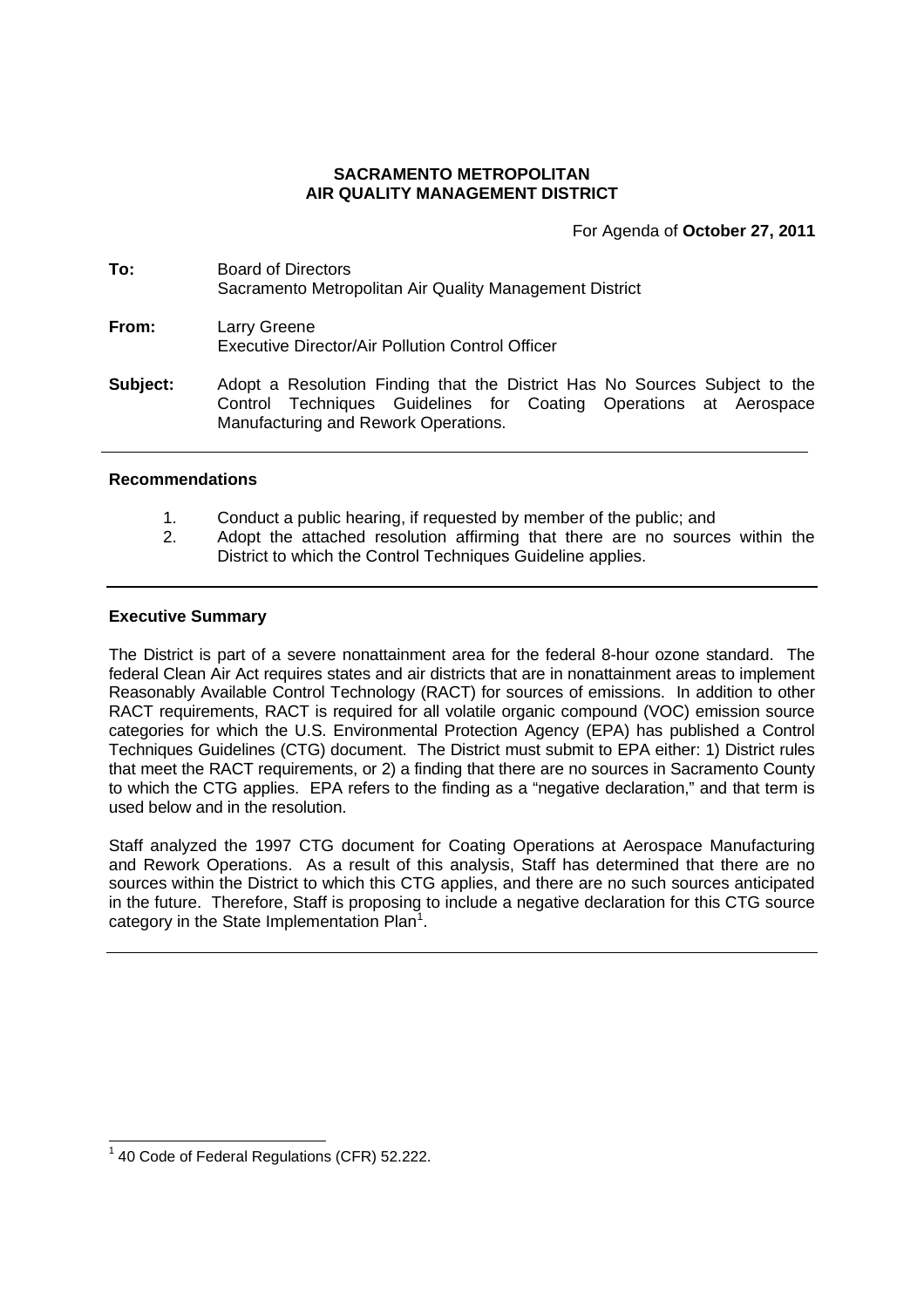Board Memo Aerospace Coating CTG Negative Declaration October 27, 2011, Page 2

# **Attachments**

The table below identifies the attachments to this memo:

| <b>Item</b>                                                                                                               | <b>Attachment</b> | Page # |
|---------------------------------------------------------------------------------------------------------------------------|-------------------|--------|
| Board Resolution for Negative Declaration -<br>Coating Operations at Aerospace Manufacturing<br>and Rework Operations CTG |                   | 5      |
| <b>Negative Declaration</b>                                                                                               | в                 |        |
| <b>Staff Report</b>                                                                                                       |                   |        |
| <b>Evidence of Public Notice</b>                                                                                          |                   | 15     |

### **Background**

The District is designated as a severe nonattainment area for the federal 8-hour ozone standard. The Federal Clean Air Act (CAA) specifies that State Implementation Plans (SIPs) for nonattainment areas classified as "moderate" or worse include Reasonably Available Control Technology (RACT) for sources of VOC emissions for each category of VOC sources covered by all Control Techniques Guidelines (CTG) documents issued after November 15, 1990, and prior to the area's date of attainment<sup>2</sup>. EPA defines RACT as "the lowest emission limitation that a particular source is capable of meeting by the application of control technology that is reasonably available considering technological and economic feasibility<sup>3</sup>." EPA periodically publishes information regarding available controls. In developing CTG documents, EPA evaluates, among other things, the sources of VOC emissions and the available control approaches for addressing these emissions, including the costs of such approaches. CTG documents establish the presumptive minimum recommendations for RACT. Areas may deviate from CTG requirements, if justified.

As an alternative to adopting a RACT rule, a state or local agency may adopt a negative declaration documenting that it has no stationary sources or emitting facilities to which the CTG is applicable. The negative declaration is subject to a 30-day public review period.

# **STAFF'S ANALYSIS OF THE CTG**

Staff analyzed the following CTG to determine whether it applies to any sources within the District:

*Guideline Series: Control of Volatile Organic Compound Emissions from Coating Operations at Aerospace Manufacturing and Rework Operations.* U.S. EPA Publication No. EPA-453/R-97-004, December 1997.

The CTG applies to facilities that emit 25 tons or more of VOC per year from the manufacture or rework of commercial, civil, or military aerospace vehicles or components. Staff reviewed District permit files to identify permitted facilities to which the CTG may apply. In addition, Staff

 $2$  Clean Air Act §182(b)(2)(A).

<sup>&</sup>lt;sup>3</sup> Federal Register Notice 44 FR 53761, September 17, 1979.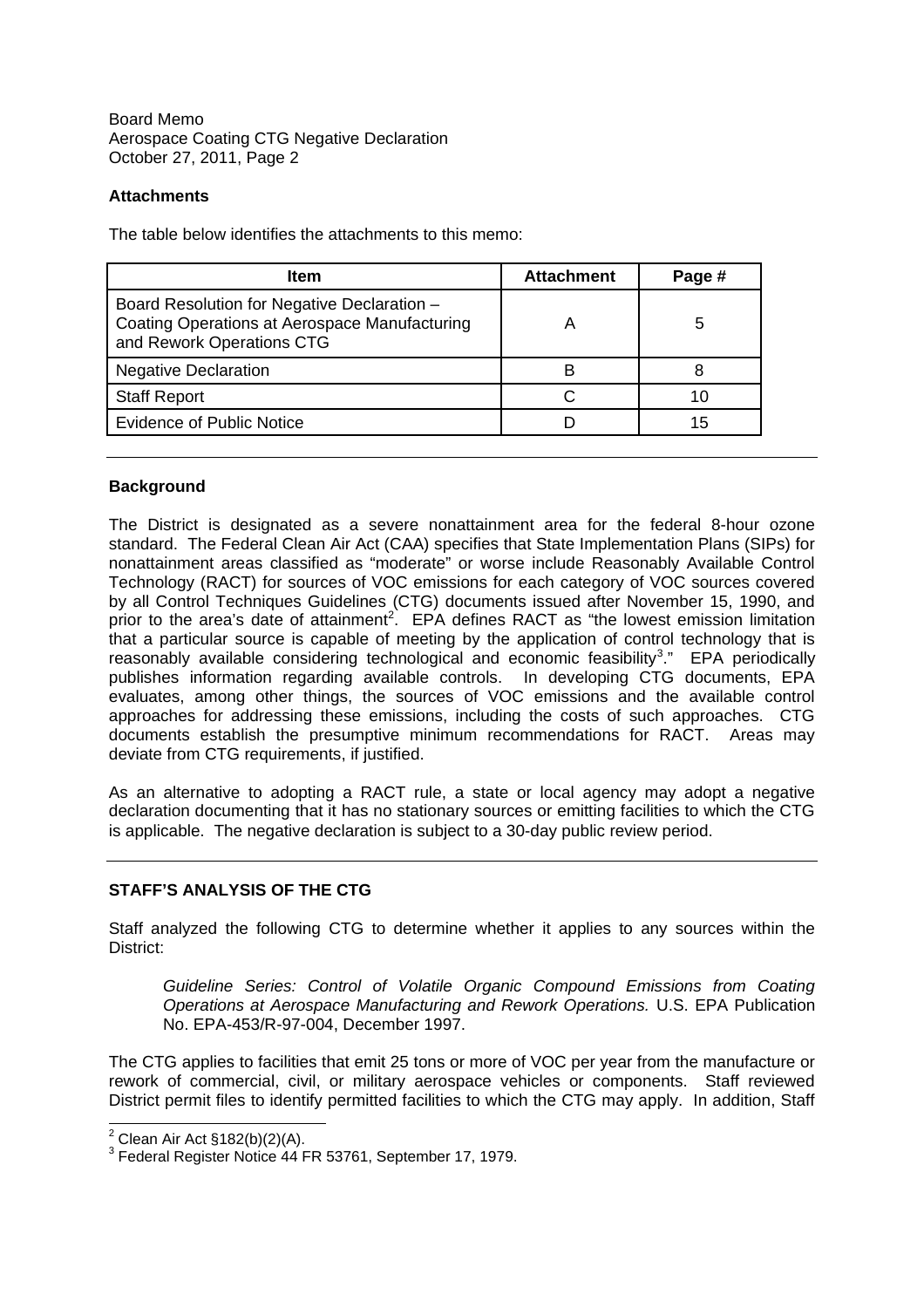#### Board Memo Aerospace Coating CTG Negative Declaration October 27, 2011, Page 3

reviewed the District's emissions inventory, searched yellow pages and online business listings, and placed calls to business that might perform aerospace manufacturing or repair to identify anticipated or unpermitted facilities to which the CTG may apply. Staff's analysis shows that there are no sources within the District to which the aerospace coating CTG applies. No aerospace manufacturing or rework operations large enough to exceed the CTG emissions threshold are anticipated in the future. Staff is proposing a negative declaration for this source category.

### **Business Cost Impacts**

No costs to businesses will be incurred as a result of the proposed negative declaration.

### **District Impacts**

The proposed SIP revision will not result in an additional need for Staff resources.

### **Emission Impacts**

The proposed SIP revision will not have any effect on emissions.

### **ENVIRONMENTAL COMPLIANCE**

Staff finds that the proposed rule is not subject to the California Environmental Quality Act because it is an activity that will not result in a direct or reasonably foreseeable indirect physical change in the environment<sup>4</sup>.

### **Public Outreach**

A public notice for the Board's consideration of the proposed negative declaration was issued on September 19, 2011, announcing that a public hearing has been tentatively scheduled for today's Board meeting. Consistent with federal regulations for public review of SIP revisions<sup>5</sup>, the notice stated that the public hearing will be cancelled if no member of the public requests within a 30-day period that the public hearing be held, and the public will be notified of a cancellation on October 20, 2011. In the event that the public hearing is cancelled, the negative declaration may be adopted by the Board without a hearing.

The noticing for today's meeting included:

- E-mail notices to approximately 2,500 recipients who have subscribed to electronic SIP notices, and to CARB and EPA;
- U.S. mail notices to all those who have requested them; and

<sup>&</sup>lt;sup>4</sup> Public Resources Code §21084(a) and Preliminary Review, State CEQ Guidelines §15060(c)(2).

 $5$  40 CFR 51.102.